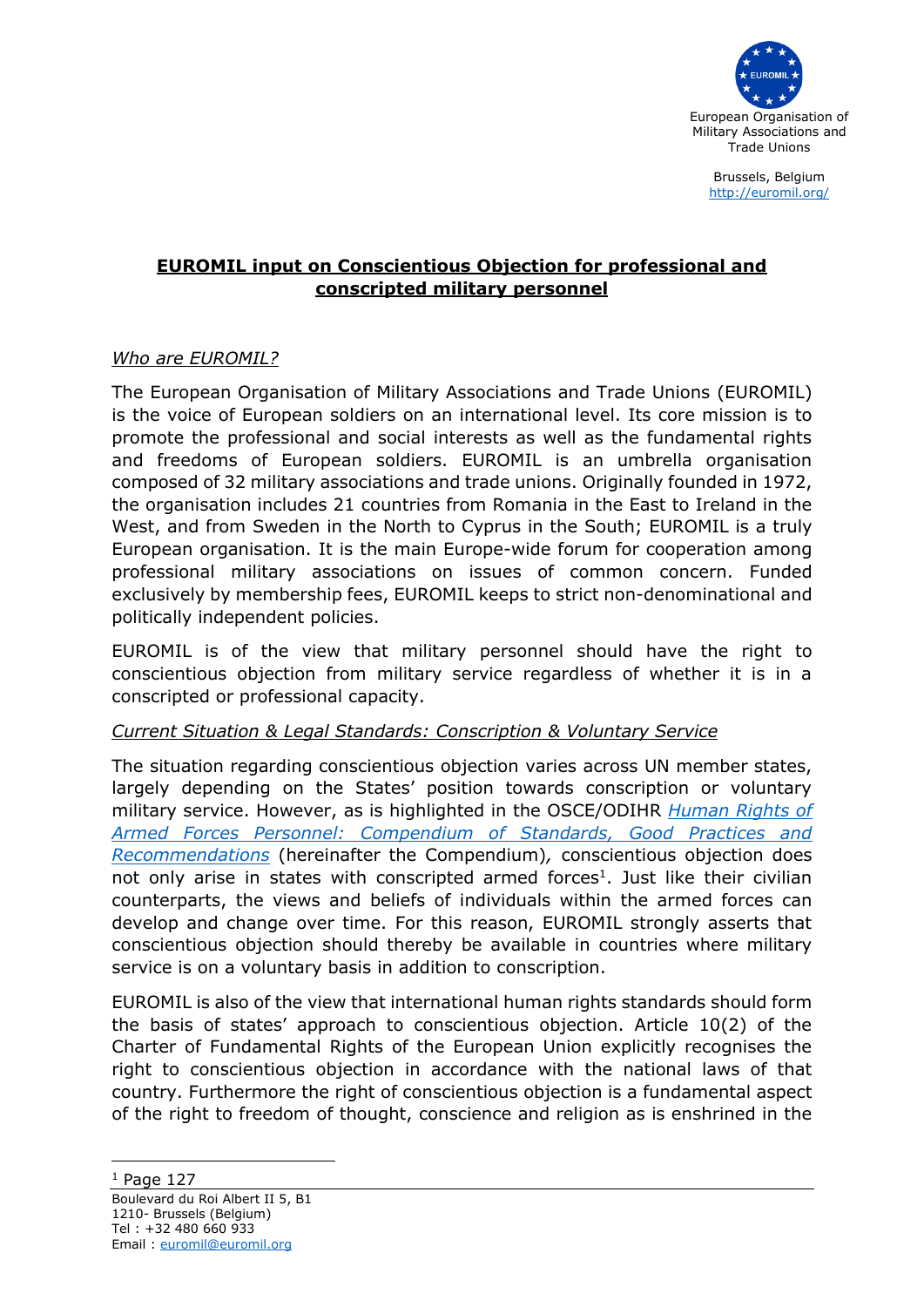

Brussels, Belgium <http://euromil.org/>

Universal Declaration of Human Rights and the European Convention on Human Rights.

EUROMIL has observed via its members the different applications of conscientious objection depending on the national context. Of particular interest is the case in Sweden, whereby a gender neutral conscription has been reimplemented since 2018. In this context, if an individual has a conscientious objection towards using weapons against another person then they can apply to be enlisted as a conscientious objector and can be enlisted to a post whereby there is no use of weapons in Civil Defence<sup>2</sup>.

In situations where conscription is in place and an individual wishes to conscientiously object to being enlisted in the armed forces, it is usually the case that they will have the sincerity of their claim assessed by a panel or a committee and subsequently have to enrol in an alternative form of service.

In countries where there is no conscription, conscientious objection tends to be perceived as a non-issue, for instance in Ireland. However, as stated above, this does not account for the very real possibility in which an individual changes their views over time regarding their involvement in their national armed forces. This is a concept that the Council of Europe has concerned itself with and is exemplified in the Council of Europe Parliamentary Assembly Recommendation 1742(2006) calling for member states "to introduce into their legislation the right to be registered as conscientious objector at any time, namely before, during or after military service, as well as the right of career servicemen to be granted status of conscientious objector."<sup>3</sup> As highlighted in the Compendium, a number of states have recognised conscientious objection for serving members of the armed forces in addition to conscripts, including Belarus, Czech Republic, Germany, Romania, Slovakia, Slovenia, Spain, Switzerland and the United Kingdom<sup>4</sup>.

What is also interesting to note is certain trends within the armed forces and conscientious objection. For instance, [in our 2017/2022 survey,](http://euromil.org/wp-content/uploads/2022/03/1702_Conscientious_objection.pdf) EUROMIL's German member association highlighted that the highest cases of conscientious objectors come from the medical care service and this subsequently leads to gaps in the health sector of the armed forces.

### *Best Practices*

As highlighted by the Compendium, good practices regarding conscientious objection include an independent panel assessment of the claim in cases where it has been refused in the first instance. In cases whereby the claim is accepted, alternative service must usually be undertaken. Best practices are highlighted

<sup>2</sup> <https://ebco-beoc.org/sweden>

<sup>3</sup> <http://assembly.coe.int/nw/xml/XRef/Xref-XML2HTML-en.asp?fileid=17424&lang=en> <sup>4</sup> <https://www.osce.org/files/f/documents/1/2/480251.pdf>